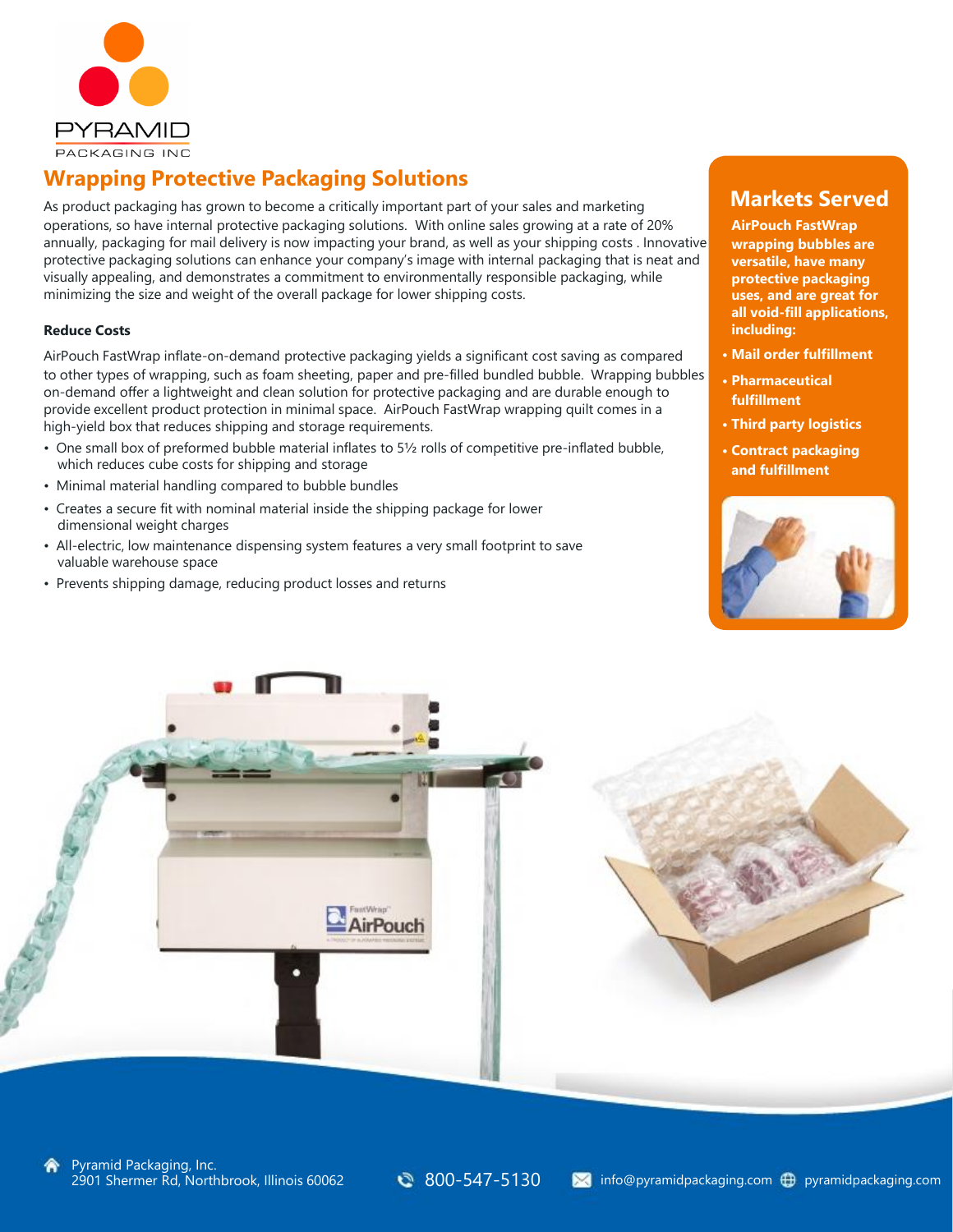## **Patented Honeycomb Design**

AirPouch FastWrap wrapping quilt features our patented, channel-filled honeycomb design, which allows multi-directional wrapping and improved product protection. The channel-filled feature distributes air evenly throughout multiple cells, maintaining protection for your product by eliminating "popped" bubbles.

## **Offer Sustainable Packaging**

Consumers are rapidly becoming more conscientious about the amount of waste they generate and are driving the need for more sustainable packaging solutions. AirPouch FastWrap wrapping bubbles are available in our EarthAware recycled blends to show your customers you care about the environment.

## **AirPouch FastWrap Wrapping Value**

- Patented, channel-filled honeycomb design prevents shipping damage, reducing product losses and returns
- Durable and puncture resistant bubbles inflate on demand, saving valuable warehouse space
- Wrapping bubbles are clean, dust-free and lightweight
- Eliminates the bulky storage requirements of pre-filled bubble materials
- High yield, boxed material reduces changeover time
- Patent-pending sealing system provides superior air retention
- AirPouch FastWrap is infinitely recyclable, and available in recycled blends





AirPouch wrapping offers superior seals and puncture resistance for durability and reliable air retention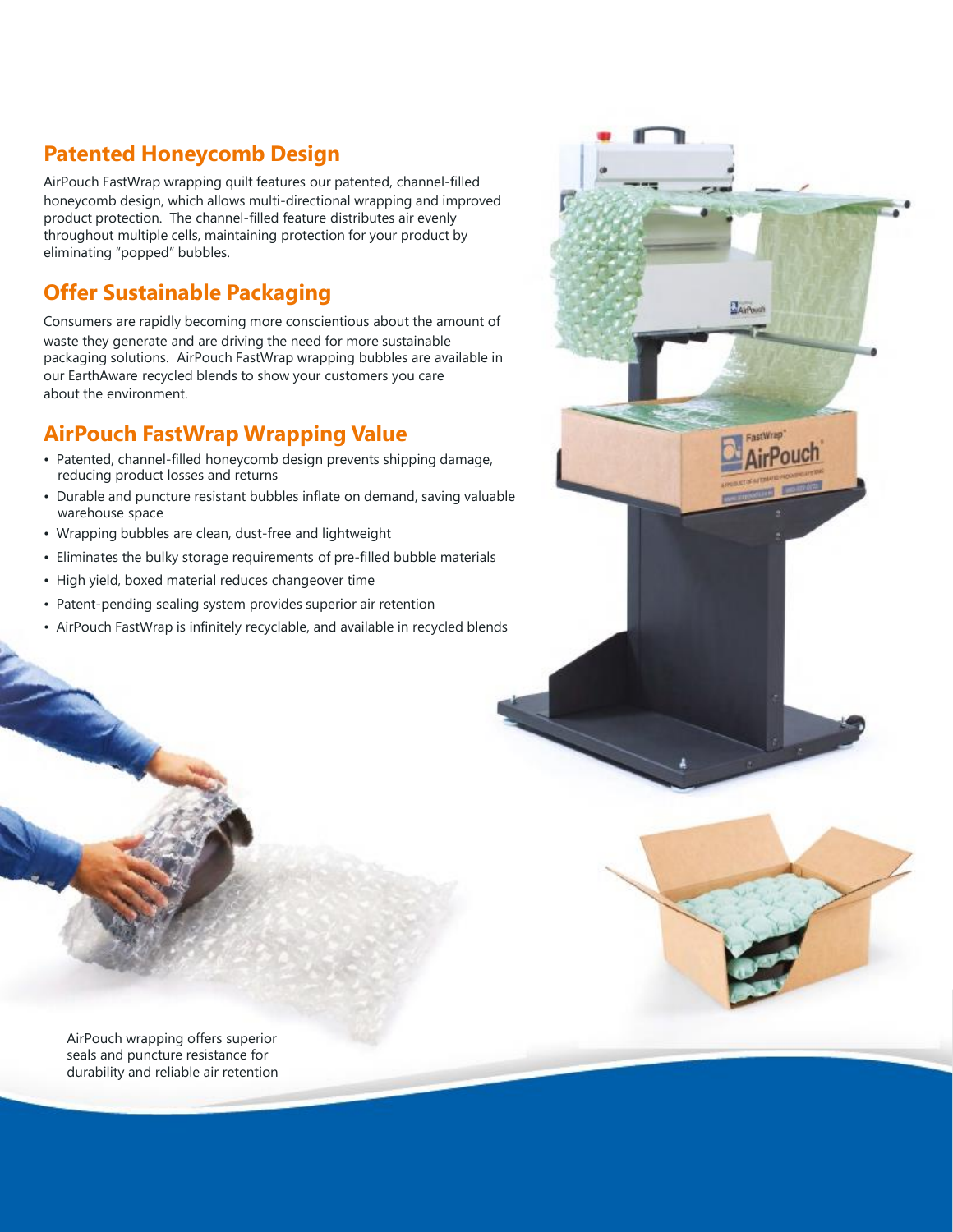## **AirPouch FastWrap Bubbles Materials and Specifications**

### **Specifications**

- Sizes:
	- ¾" Loft Bubble 12" and 24" widths (inflated), perforated every 6" - 1¼" Loft Bubble – 12" wide (inflated), perforated every 6¾"
- Mil Thicknesses: 1.54 mil
- Unit of Measure:
	- 12" wide ¾" Loft Bubble: 1,750 linear feet of material per box; 32 boxes per pallet
	- 24" wide <sup>3</sup>/4" Loft Bubble: 1,350 linear feet of material per box: 16 boxes per pallet
	- 12" wide 1¼" Loft Bubble: 1,750 linear feet of material per box; 32 boxes per pallet



## **Material Types**

#### **DuraClear 2000 Bubbles on Demand**

- Industry leading 95% pre-consumer recycled content
- Stock printed with EarthAware logo for end-user awareness; custom printing available

#### **AirPouch FastWrap HD Bubbles on Demand**

- Complies with the creep standards outlined in Federal Specification PPP-C-795C of less than 10% creep loss over 30 days under load as defined by ASTM D 2221 test method
- Ideal for heavy or fragile products with long storage and shipping cycles
- Excellent barrier properties
- Compliances: PPP-C-795D, CID A-A549

### **AirPouch FastWrap Anti-Static Bubbles on Demand**

- Amine free
- Polycarbonate and silver solder compatible
- Dissipates static buildup and protects sensitive components
- Static Charge Dissipation: 5000v to <50v, <2.0 sec
- Surface Resistivity: >1 x 1012 Ohms/in2
- Pink color for easy identification

### **EarthAware Recycled EZ-Tear AirPouch Bubbles on Demand**

• Industry leading 80% pre-consumer recycled content